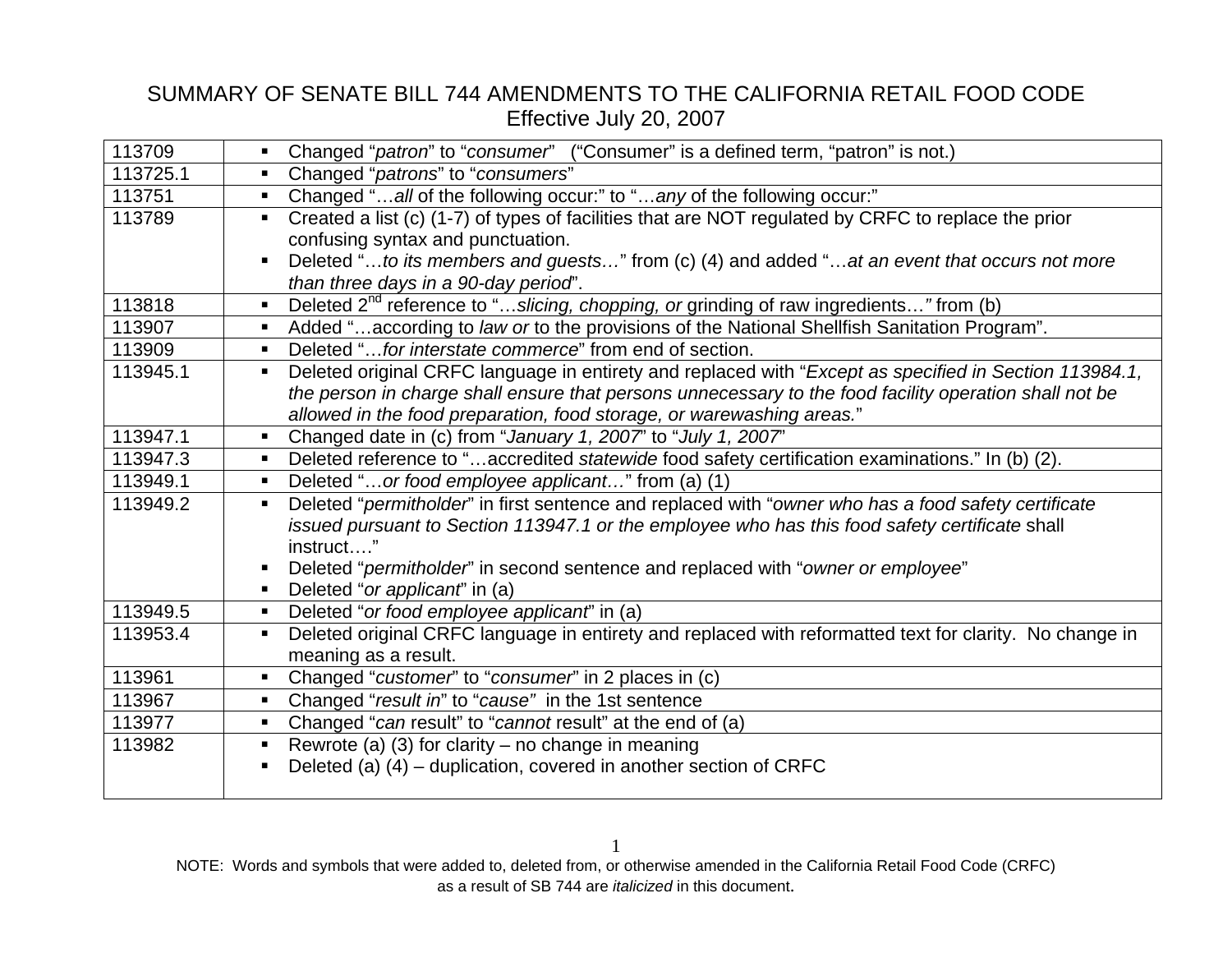| 113984   | Deleted (b) – duplication, covered in Section 113980<br>$\blacksquare$                                                          |
|----------|---------------------------------------------------------------------------------------------------------------------------------|
|          | Renumbered $(c - f)$ to $(b - e)$                                                                                               |
| 113984.1 | Changed "Customer" to "Consumer"<br>$\blacksquare$                                                                              |
| 113986   | Deleted "of this section" in (a) (2) (D)                                                                                        |
|          | Changed (b) (4): "as specified in paragraph (2) of subdivision (a) of Section 114002.1" to "as specified                        |
|          | in subdivision (b) of Section 114002.1"                                                                                         |
| 113996   | Changed (c): "between $41F^{\circ}$ and $45^{\circ}F$ " to "at or below $45^{\circ}F$ "<br>$\blacksquare$                       |
| 114000   | Added "that ensure compliance with this section and Section 114002" to (a) (4)<br>$\blacksquare$                                |
| 114029   | Changed "and" to "or" in (a)<br>$\blacksquare$                                                                                  |
| 114035   | Added "Food shall be inspected as soon as practicable" to (a)<br>$\blacksquare$                                                 |
| 114039   | Added "shall be subject to <i>impound pursuant</i> to Section 114393." in (b)<br>$\blacksquare$                                 |
|          | Deleted "and a hold order or seizure and destruction in accordance with 21 C.F.R. 1240.60 (d)." in (b)<br>$\blacksquare$        |
| 114039.1 | Changed "and" to "or" in (a) ( labels that are affixed by the harvester or each dealer)<br>п                                    |
|          | Added "shall be subject to <i>impound pursuant</i> to Section 114393." in (b)<br>$\blacksquare$                                 |
|          | Deleted "to a hold order or seizure and destruction in accordance with 21 C.F.R. 1240.60 (d)." in (b)<br>$\blacksquare$         |
| 114039.4 | Rewrote (b) for clarity and to require shellstock tags to be kept for 90 days from <i>date of harvest</i> .<br>$\blacksquare$   |
|          | Added (c) to address record keeping requirements for shellstock removed from tagged or labeled<br>$\blacksquare$                |
|          | containers                                                                                                                      |
| 114039.5 | Deleted "approved" HACCP plan in (b)<br>$\blacksquare$                                                                          |
|          | Changed code reference from "Section 114056" to "Section 114419.1" at end of 1 <sup>st</sup> sentence in (b)                    |
|          | Changed "were approved for operation prior to" to "were in operation prior to" in (c)                                           |
|          | Changed code reference from "need not comply with Sections 114417 and 114419.3." to "need not<br>$\blacksquare$                 |
|          | comply with Section 114419" in (c)                                                                                              |
| 114056   | Deleted this section in its entirety, due to contradiction/duplication with another CRFC section. For list of<br>$\blacksquare$ |
|          | food handling processes requiring HACCP plans, see revised Section 114419 in CRFC (as effective July                            |
|          | 20, 2007).                                                                                                                      |
| 114060   | Changed  "customer's mouth" to "consumer's mouth" in (a)                                                                        |
| 114074   | Deleted original CRFC language in entirety and replaced with "If tableware is preset, exposed, and<br>$\blacksquare$            |
|          | unused, extra settings shall either be removed when a consumer is seated or cleaned and sanitized                               |
|          | before further use."                                                                                                            |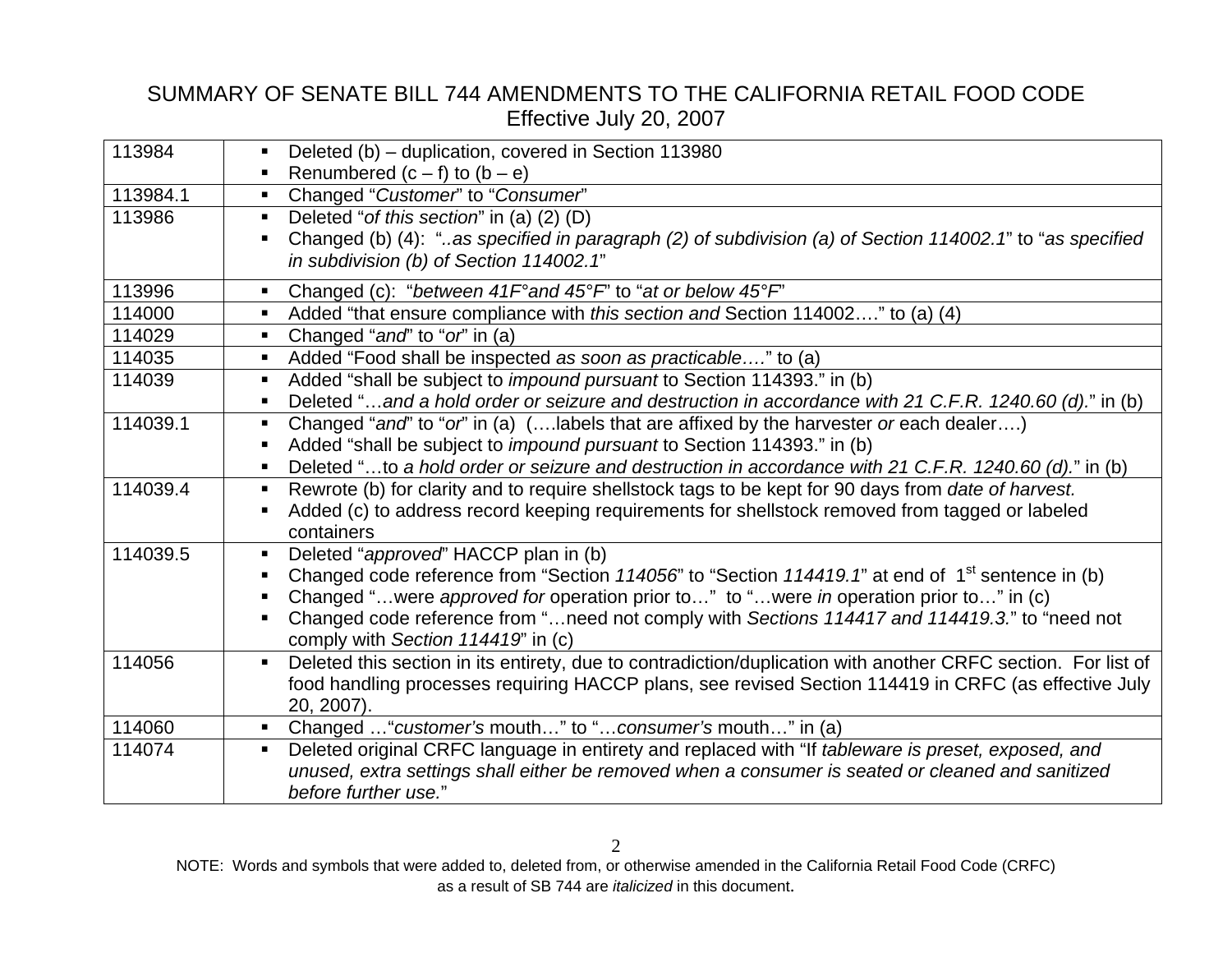| 114091   | Deleted original CRFC subsection (d) and replaced with new subsection (d) (1&2): "(d) (1) Food shall not<br>$\blacksquare$ |
|----------|----------------------------------------------------------------------------------------------------------------------------|
|          | be reserved where the food was already served to patients or clients who are under contact precautions                     |
|          | in medical isolation or quarantine or protective environment isolation. (2) Food shall not be reserved to                  |
|          | a patient or client in protective environment isolation."                                                                  |
| 114099.2 | Deleted "where the utensils are first pre-cleaned, then washed, rinsed, sanitized, and air dried."<br>$\blacksquare$       |
|          | from $(a)$                                                                                                                 |
| 114099.3 | Deleted the grammatically incorrect $1st$ "and" in (e) (1)                                                                 |
|          | Changed "shall do all of the following:" to "does either of the following:" in (e) (1)                                     |
|          | Changed (e) (1) (A) to read: "(A) Makes up the cleaning and sanitizing solutions immediately before use                    |
|          | and drains them immediately after use, as well as uses a detergent sanitizer to clean and sanitize in                      |
|          | accordance with the manufacturer's label instructions where there is no distinct water rinse between the                   |
|          | washing and sanitizing steps. The agent applied in the sanitizing step shall be the same detergent                         |
|          | sanitizer that is used in the washing step."                                                                               |
|          | Deleted original CRFC (e) (1) (B)<br>п                                                                                     |
|          | Renumbered original CRFC (e) $(1)$ (C) to (e) $(1)$ (B)                                                                    |
| 114149.1 | Changed reference from "Uniform Mechanical Code" to "California Mechanical Code" in (a)                                    |
| 114155   | Deleted original CRFC language in its entirety due to duplication. See CRFC Section 114039.5<br>$\blacksquare$             |
| 114185.1 | Changed incorrect code reference form " 114099.2." to " 114099.6." at the end of (b)                                       |
| 114192   | Added an exception "Except as provided in subdivision (d)," to the beginning of (a)<br>$\blacksquare$                      |
|          | Added a new subdivision (d): "(d) A food facility may provide only warm water if the water supply is used                  |
|          | only for handwashing, as required in Section 113953."                                                                      |
| 114245.1 | Changed the term "trash" to "refuse" in (b) ("refuse" is a defined term. "trash" is not.)<br>$\blacksquare$                |
| 114254   | Deleted (b) and (c) entirely; text in (a) becomes stand alone with no reference to "(a)" (since no (b) &                   |
|          | (c)                                                                                                                        |
| 114257   | Added " All premises of a food facility"<br>$\blacksquare$                                                                 |
|          | Deleted "facilities and all equipment, utensils, and facilities" (covered under another section of                         |
|          | CRFC)                                                                                                                      |
| 114259.1 | Deleted " clean and" (covered under other section of CRFC)<br>п                                                            |
| 114259.4 | Added " for their service animals if they wash their hands as required in this part." in (b)                               |
| 114259.5 | Changed <i>customers</i> to <i>consumers</i> " in (b) (4)<br>$\blacksquare$                                                |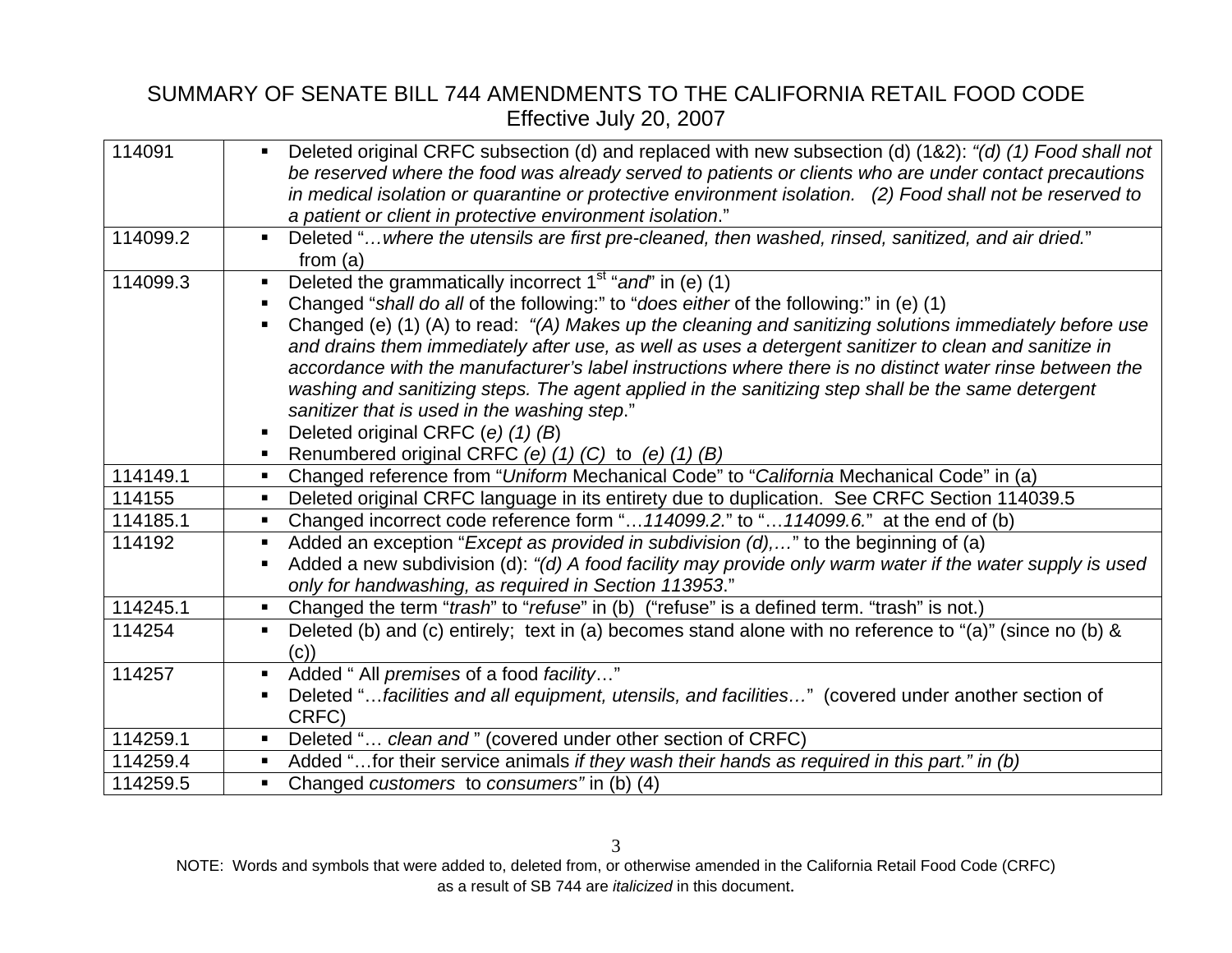| 114271   | Changed "patrons to "consumers" in (b) (5)<br>$\blacksquare$                                                           |
|----------|------------------------------------------------------------------------------------------------------------------------|
| 114276   | Changed "patrons' to "consumers" in (b), (b) $(2)$ - 2 places, $(f)$ $(1)$ , and $(f)$ $(3)$                           |
| 114299   | Changed "patrons" to "consumers" and "patron" to "consumer" in (a)<br>$\blacksquare$                                   |
| 114311   | Deleted inaccurate "Except as specified in subdivision (c)," (There is no subdivision (c)).                            |
| 114323   | Changed "each occupied mobile food facility" to "any food facility that is equipped with heating<br>$\blacksquare$     |
|          | elements or cooking equipment." in (e)                                                                                 |
| 114325   | Changed the first paragraph to "(a)"<br>$\blacksquare$                                                                 |
|          | Changed original CRFC "(a)" to "(b) (1)"                                                                               |
|          | Changed the original CRFC "(b)" to "(b) (2)"<br>٠                                                                      |
|          | Added an exception "Except on a mobile food facility that only utilizes the water for handwashing                      |
|          | <i>purposes,</i> " to the new "(a)"                                                                                    |
|          | Added "On a mobile food facility that only utilizes the water for handwashing purposes, a water heater or              |
|          | an instantaneous water heater capable of heating water to a minimum of 100*F, interconnected with a                    |
|          | potable water supply, shall be provided and shall operate independently of the vehicle engine." to the                 |
|          | new " $(a)$ "                                                                                                          |
|          | Changed "Except as specified in <i>subdivision (b),</i> " to "Except as specified in <i>paragraph (2),</i> " in the    |
|          | new $(b)$ $(1)$                                                                                                        |
| 114326   | Changed "all of the following" to "any of the following" in the 1st paragraph<br>$\blacksquare$                        |
|          | Added "any of the following to accommodate all operations necessary to support mobile support units,                   |
|          | mobile food facilities, and vending machines." to the end of the 1 <sup>st</sup> paragraph                             |
| 114358   | Deleted "at a temperature of 100°F" from (a)                                                                           |
|          | Changed "20 seconds" to " 10 to 15 seconds, inclusive." In (a)                                                         |
| 114371   | Changed "vehicle" to "mobile food facility" in (f)<br>$\blacksquare$                                                   |
| 114380   | Changed " the school shall remedy the deficiency" to "the food facility shall remedy the deficiency"<br>$\blacksquare$ |
|          | in $(c)$ $(2)$                                                                                                         |
| 114393   | Added "found to be, or suspected of being, unsanitary" in (a)<br>$\blacksquare$                                        |
| 114417.1 | Changed incorrect code reference "Section 114430" to "Section 114419" in (a) (4)<br>$\blacksquare$                     |
| 114417.6 | Changed incorrect code reference "Section 114430" to "Section 114419" in 1 <sup>st</sup> paragraph<br>$\blacksquare$   |
|          | Changed incorrect code reference "Section 114430.2" to "Sections 114419.1 and 114419.2"                                |
|          | in $(a)$                                                                                                               |